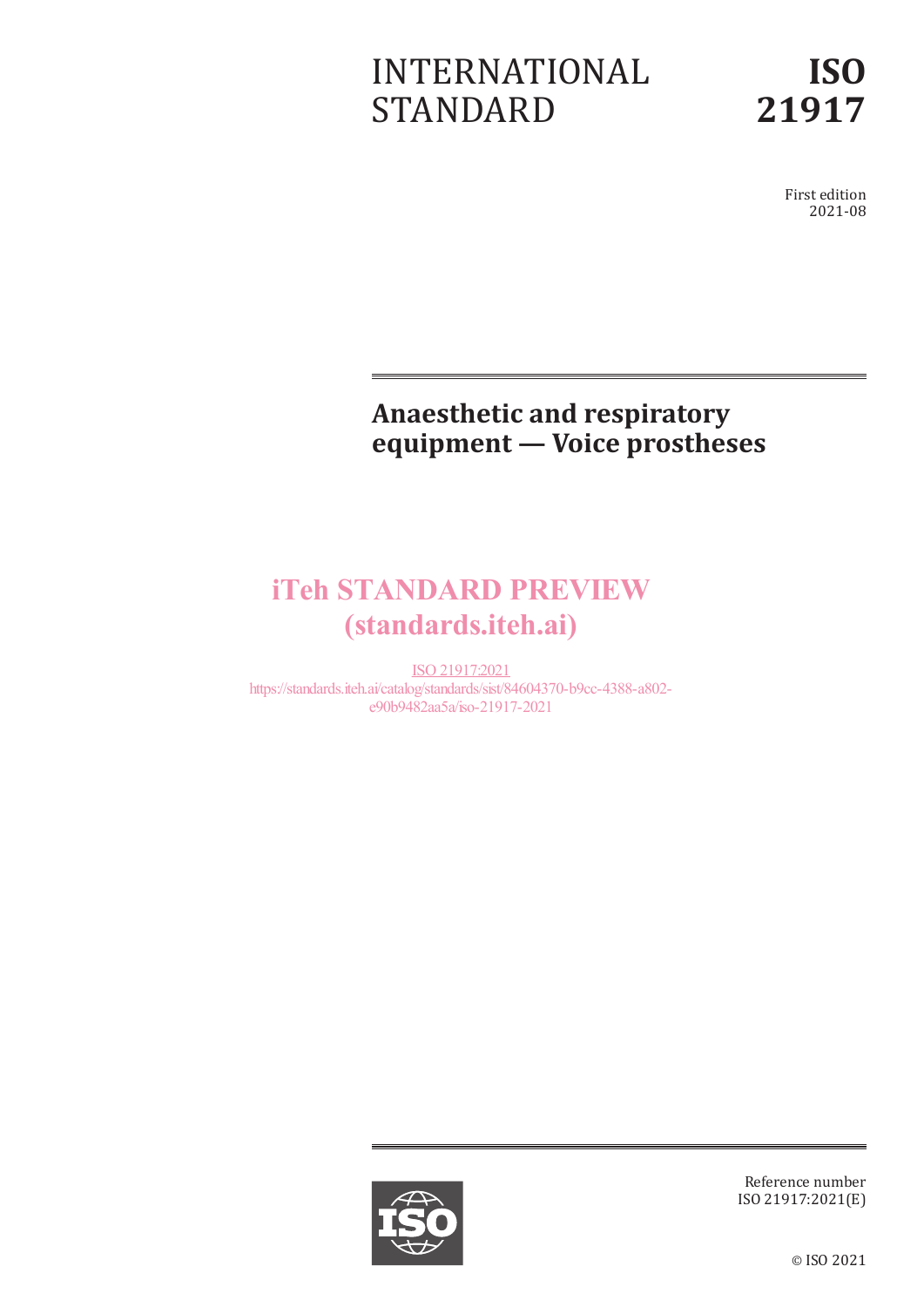# iTeh STANDARD PREVIEW (standards.iteh.ai)

ISO 21917:2021 https://standards.iteh.ai/catalog/standards/sist/84604370-b9cc-4388-a802 e90b9482aa5a/iso-21917-2021



#### **COPYRIGHT PROTECTED DOCUMENT**

#### © ISO 2021

All rights reserved. Unless otherwise specified, or required in the context of its implementation, no part of this publication may be reproduced or utilized otherwise in any form or by any means, electronic or mechanical, including photocopying, or posting on the internet or an intranet, without prior written permission. Permission can be requested from either ISO at the address below or ISO's member body in the country of the requester.

ISO copyright office CP 401 • Ch. de Blandonnet 8 CH-1214 Vernier, Geneva Phone: +41 22 749 01 11 Email: copyright@iso.org Website: www.iso.org Published in Switzerland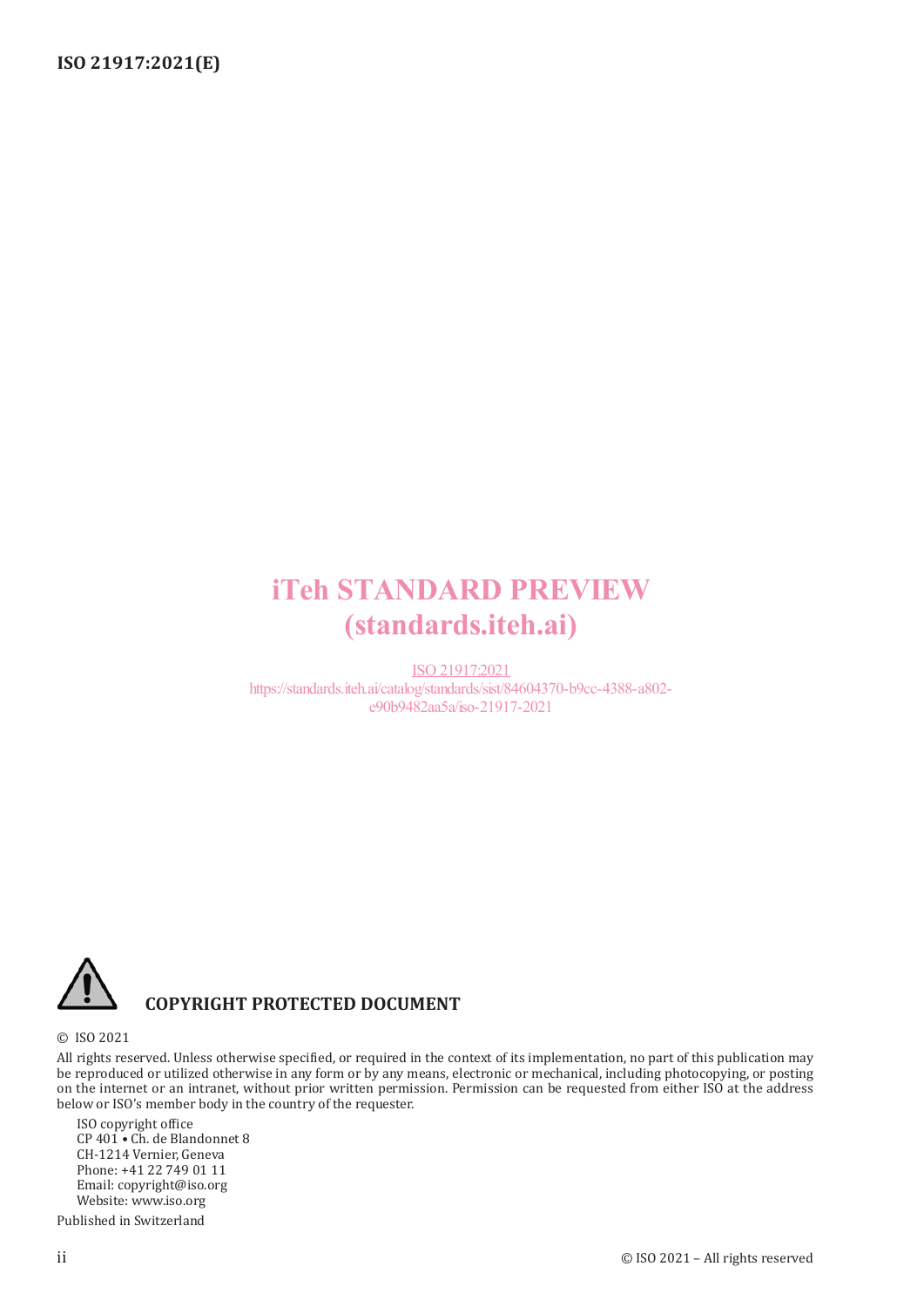Page

### **Contents**

| 1 |                                                             | $\textbf{Scope} \texttt{} \texttt{} \texttt{} \texttt{} \texttt{1}$                                                                                                         |  |
|---|-------------------------------------------------------------|-----------------------------------------------------------------------------------------------------------------------------------------------------------------------------|--|
| 2 |                                                             |                                                                                                                                                                             |  |
| 3 | Terms and definitions <b>Executive Executive Contract 1</b> |                                                                                                                                                                             |  |
| 4 |                                                             |                                                                                                                                                                             |  |
| 5 | 5.1<br>5.2                                                  |                                                                                                                                                                             |  |
| 6 | 6.1<br>6.2<br>6.3<br>6.4                                    | Valve leakage <b>Election</b> 2<br>Valve opening pressure <b>Exercise Construction</b> 3<br>Characteristic curves <b>Election Construction and Service Characteristic</b> 3 |  |
| 7 |                                                             |                                                                                                                                                                             |  |
| 8 |                                                             |                                                                                                                                                                             |  |
| 9 | 9.2<br>9.3                                                  | 1nformation supplied by the manufacturer PREVIEW 33<br>Marking Instructions for use standards.itch.ai) 3                                                                    |  |
|   |                                                             |                                                                                                                                                                             |  |
|   |                                                             | Annex B (normative) Test methods vcatalog/standards/sist/84604370-b9cc-4388-a802-<br>e90b9482aa5a/iso-21917-2021                                                            |  |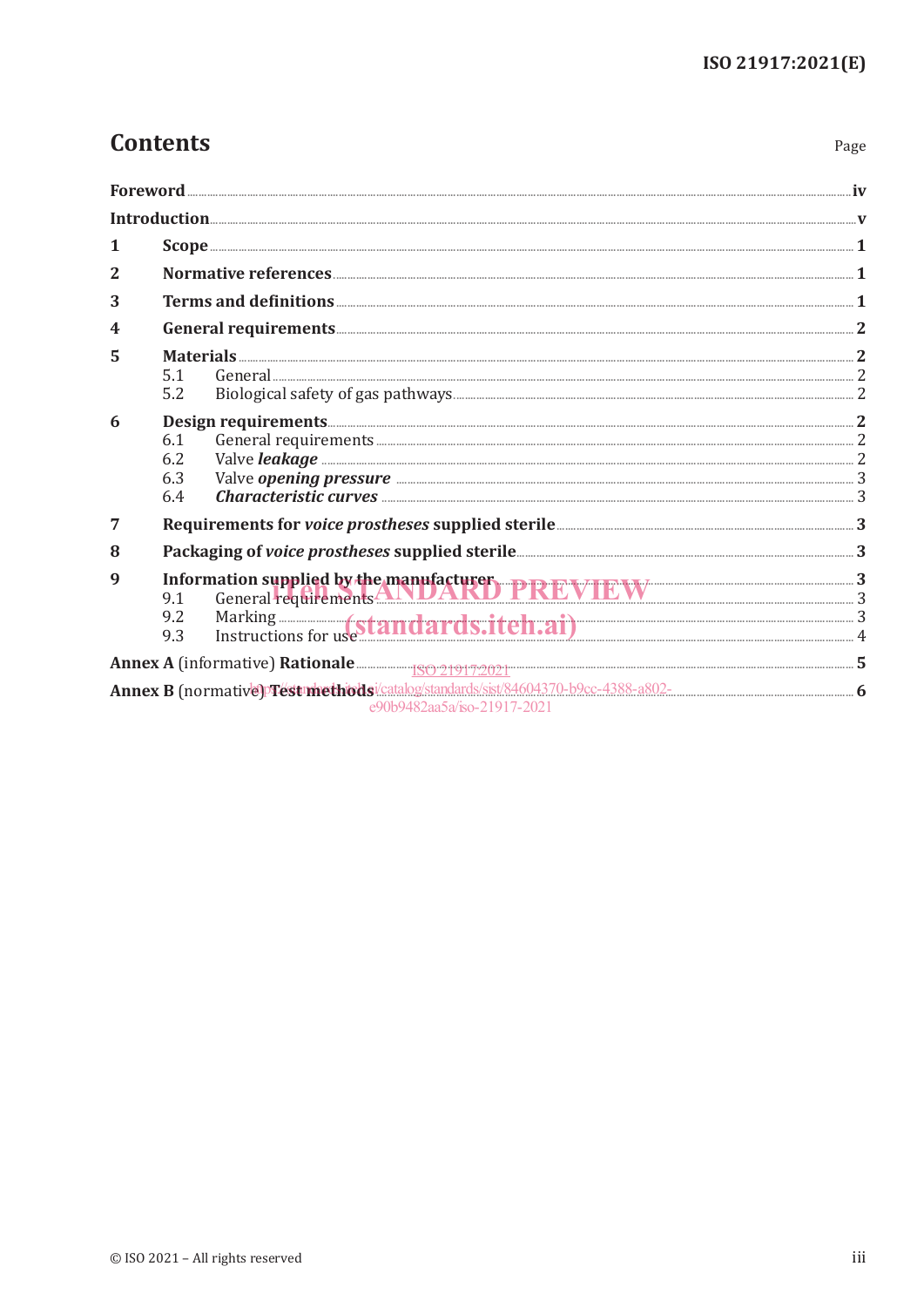### **Foreword**

ISO (the International Organization for Standardization) is a worldwide federation of national standards bodies (ISO member bodies). The work of preparing International Standards is normally carried out through ISO technical committees. Each member body interested in a subject for which a technical committee has been established has the right to be represented on that committee. International organizations, governmental and non-governmental, in liaison with ISO, also take part in the work. ISO collaborates closely with the International Electrotechnical Commission (IEC) on all matters of electrotechnical standardization.

The procedures used to develop this document and those intended for its further maintenance are described in the ISO/IEC Directives, Part 1. In particular, the different approval criteria needed for the different types of ISO documents should be noted. This document was drafted in accordance with the editorial rules of the ISO/IEC Directives, Part 2 (see www.iso.org/directives).

Attention is drawn to the possibility that some of the elements of this document may be the subject of patent rights. ISO shall not be held responsible for identifying any or all such patent rights. Details of any patent rights identified during the development of the document will be in the Introduction and/or on the ISO list of patent declarations received (see www.iso.org/patents).

Any trade name used in this document is information given for the convenience of users and does not constitute an endorsement.

For an explanation of the voluntary nature of standards, the meaning of ISO specific terms and expressions related to conformity assessment, as well as information about ISO's adherence to the<br>World Trade Organization (WTO) principles in the Technical Barriers to Trade (TBT) see www.iso.org/ World Trade Organization (WTO) principles in the Technical Barriers to Trade (TBT) see www.iso.org/ iso/foreword.html. (standards.iteh.ai)

This document was prepared by Technical Committee ISO/TC 121, *Anaesthetic and respiratory equipment*, Subcommittee SC 2, *Airways and related equipment* and is written following the format of equipment, experimented by airways and related equipment. The requirements in this device-specific standard take precedence over any conflicting requirements in the general standard.

Any feedback or questions on this document should be directed to the user's national standards body. A complete listing of these bodies can be found at www.iso.org/members.html.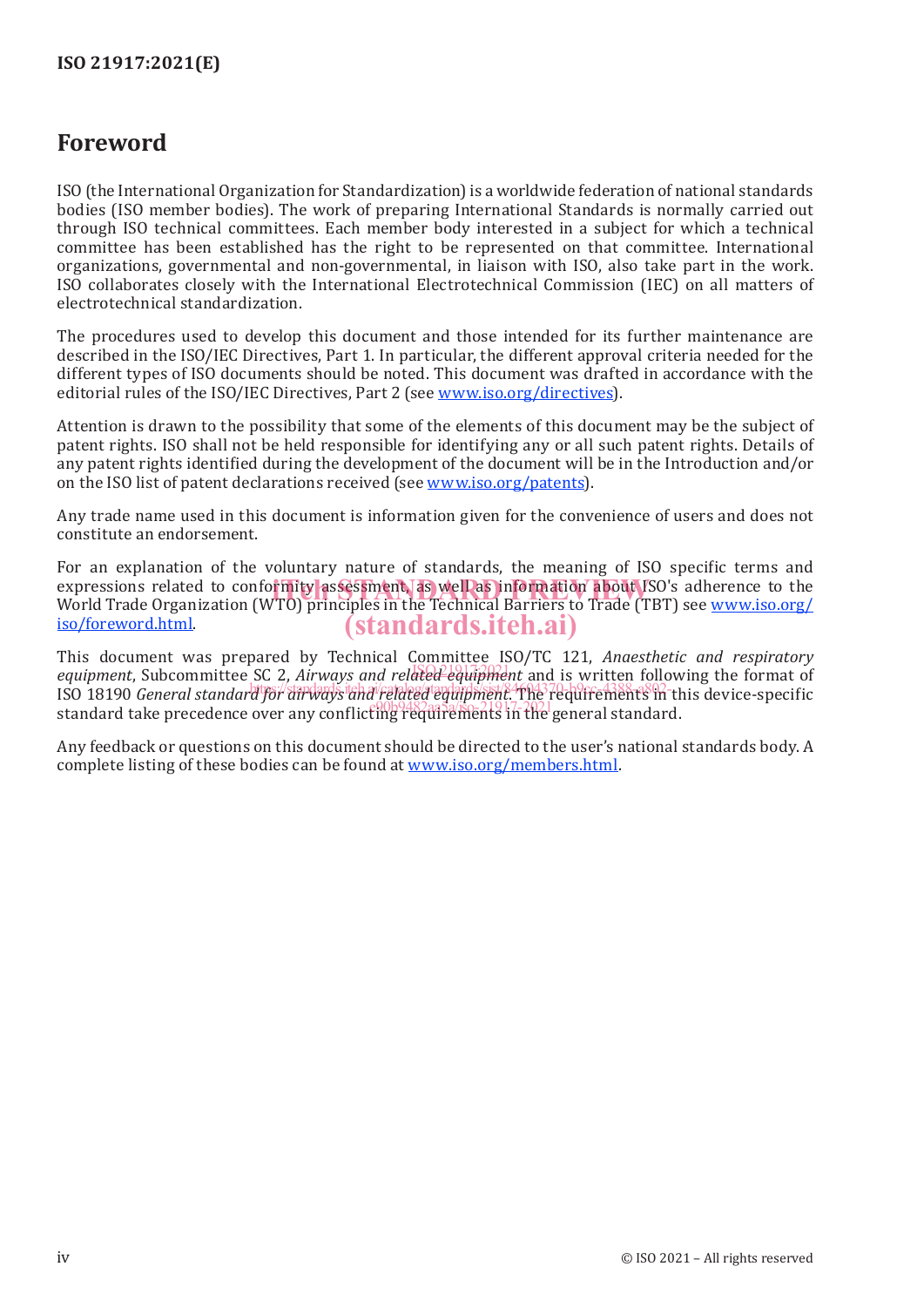### **Introduction**

*Voice prostheses* are used to restore voice in patients after total laryngectomy. They are placed into a surgically created tracheoesophageal puncture (TEP). The placement can be performed during the laryngectomy (primary placement), later after healing as an endoscopic procedure (secondary placement) or in order to replace a *voice prosthesis* (replacement procedure). There exist different prosthesis specific placement tools to insert a *voice prosthesis* into the TEP. Placement of the *voice prosthesis* can be performed via the tracheostoma (anterograde), via the mouth (retrograde) and via the surgical wound (intraoperative).

*Voice prostheses* have three essential functions:

- they prevent spontaneous closure of the TEP;
- they allow airflow into the pharynx for the creation of speech;
- they seal the TEP during swallowing.

Safe retention of the *voice prosthesis* is achieved by the oesophageal and tracheal flanges. The oesophageal flange is placed into the oesophagus, the tracheal flange is placed in the trachea. In order to prevent leakage of food and saliva into the trachea *voice prostheses* have a one-way valve that opens in the direction of the oesophagus.

*Voice prostheses* have a limited service life and have to be replaced if they start leaking or if they are overgrown with a biofilm.<br> **Example 12** Teh STANDARD PREVIEW

There are two groups of *voice prostheses*:<br> **(standards.iteh.ai)** 

- indwelling *voice prostheses*, and
- ISO 21917:2021

— non-indwelling *voice prostheses.* https://standards.iteh.ai/catalog/standards/sist/84604370-b9cc-4388-a802-

Indwelling *voice prostheses* are placed by approfessional (e.g., speech-language pathologist, physician) and left in the TEP until they fail. They are then replaced.

Non-indwelling *voice prostheses* are replaced by the patient himself after a certain training period.

The following three most common test methods have been included to determine:

- a) *Leakage*, which provides information about the basic one-way function of the *voice prosthesis* valve.
- b) The valve *opening pressure*, which evaluates the ability of the valve to withstand phenomena that can cause leaking/aspiration during swallowing and inspiration.
- c) *Characteristic curve*, which allows an assessment of the air flow resistance of the *voice prosthesis* during speech.

Annex A contains rationale statements for some of the requirements of this document and recommendations that have been incorporated into this document. It is considered that knowledge of the reasons for the requirements and recommendations will not only facilitate the proper application of this document but will expedite any subsequent revisions.

Throughout this document the following print types are used:

- Requirements and definitions: roman type.
- Informative material appearing outside of tables, such as notes, examples and references: smaller type.
- *Terms defined in Clause 3: italic type*.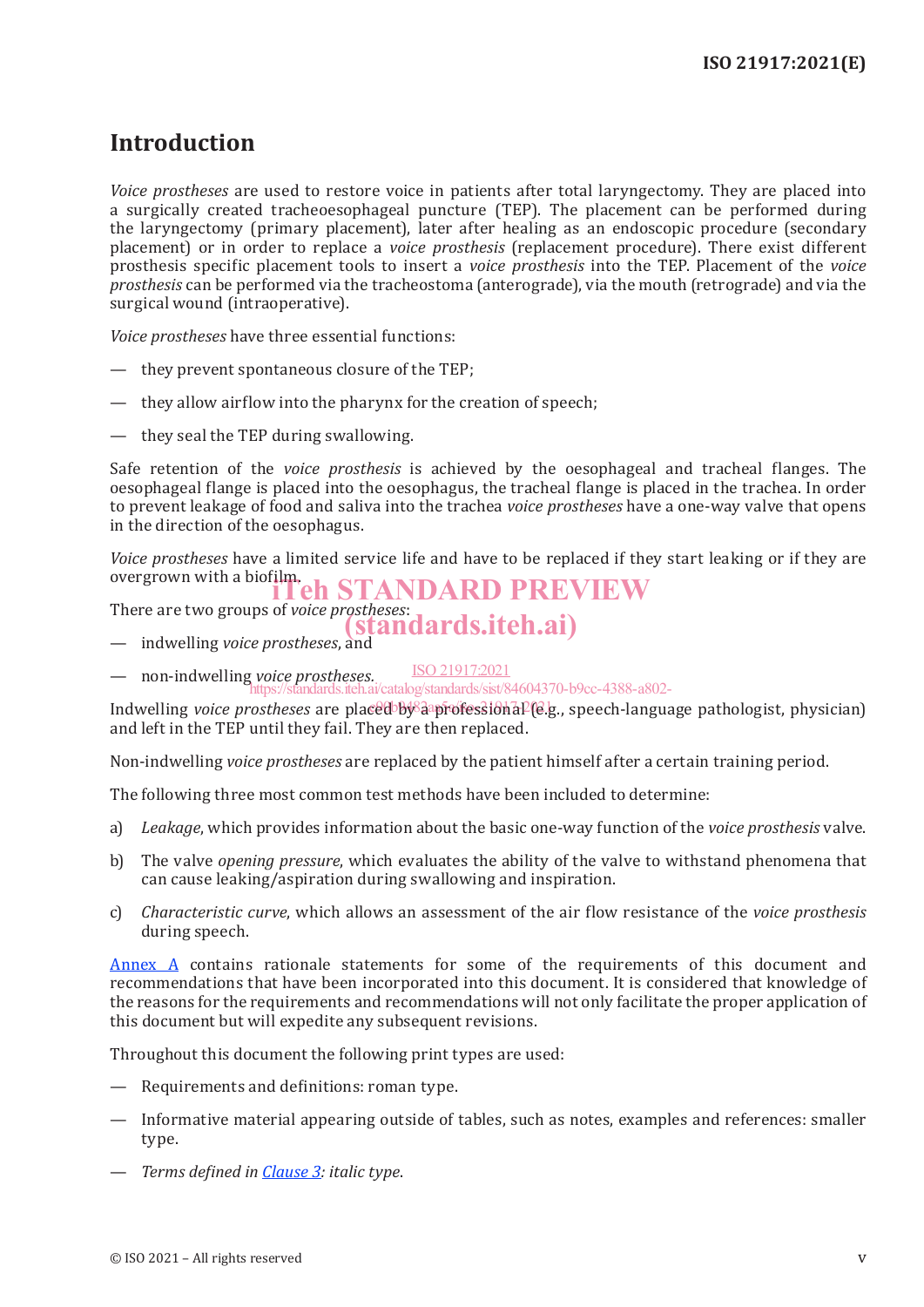# iTeh STANDARD PREVIEW (standards.iteh.ai)

ISO 21917:2021 https://standards.iteh.ai/catalog/standards/sist/84604370-b9cc-4388-a802 e90b9482aa5a/iso-21917-2021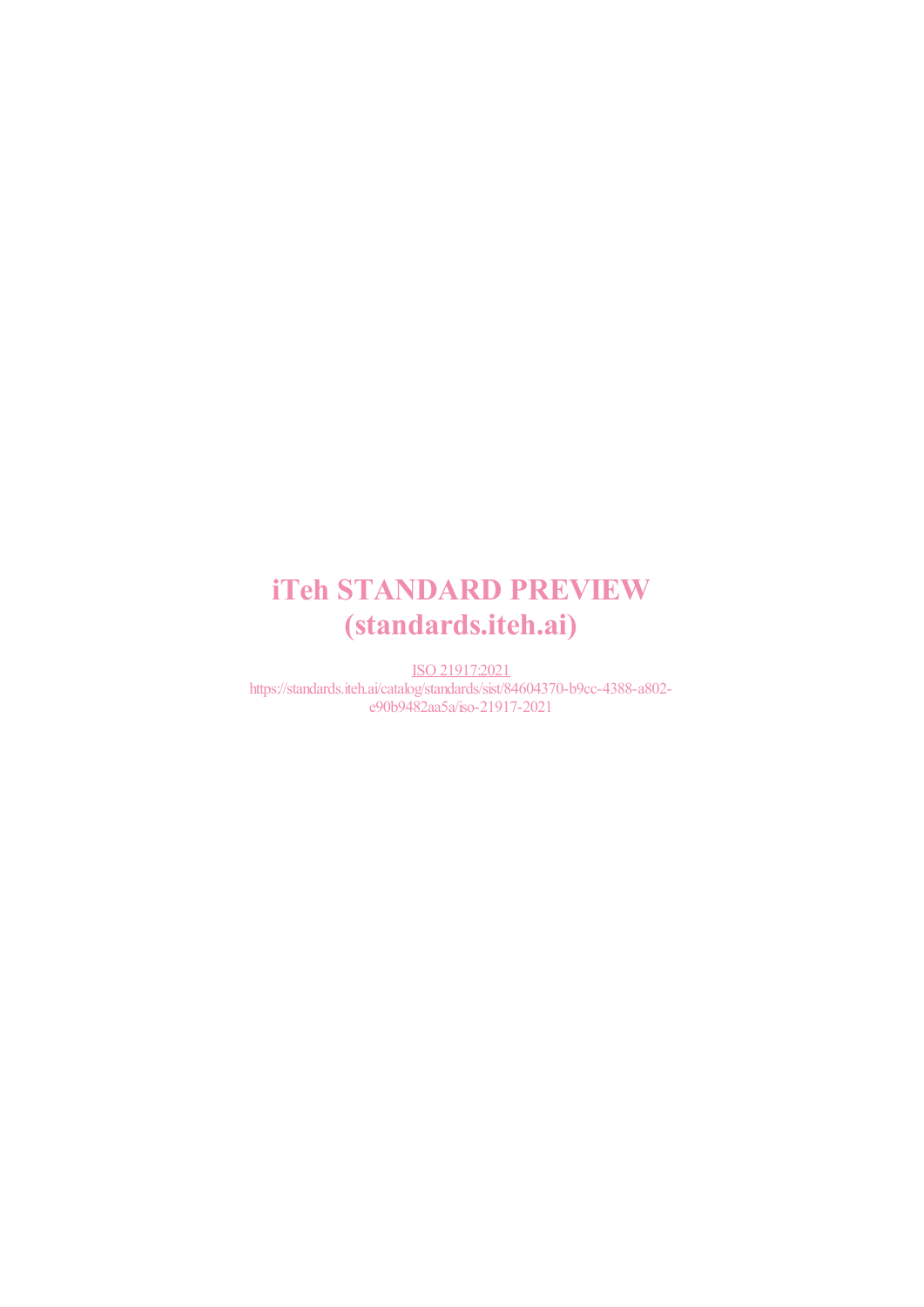### **Anaesthetic and respiratory equipment — Voice prostheses**

#### **1 Scope**

This document specifies performance requirements for *voice prostheses* including requirements for marking, packaging and information to be provided by the manufacturer as well as test methods for the evaluation of physical characteristics of *voice prostheses*.

NOTE There is guidance or rationale for this list item contained in  $A.2$ .

#### **2 Normative references**

The following documents are referred to in the text in such a way that some or all of their content constitutes requirements of this document. For dated references, only the edition cited applies. For undated references, the latest edition of the referenced document (including any amendments) applies.

ISO 11607-1, *Packaging for terminally sterilized medical devices — Part 1: Requirements for materials, sterile barrier systems and packaging systems*

ISO 18190:2016, *Anaesthetic and respiratory equipment* — General requirements for airways and related *equipment* (standards.iteh.ai)

ISO 18562-1, *Biocompatibility evaluation of breathing gas pathways in healthcare applications — Part 1:*  Evaluation and testing within a risk management process

https://standards.iteh.ai/catalog/standards/sist/84604370-b9cc-4388-a802-

e90b9482aa5a/iso-21917-2021

#### **3 Terms and definitions**

For the purposes of this document, the terms and definitions given in ISO 18190 and the following apply.

ISO and IEC maintain terminology databases for use in standardization at the following addresses:

— ISO Online browsing platform: available at https://www.iso.org/obp

— IEC Electropedia: available at https://www.electropedia.org/

#### **3.1**

#### **characteristic curve**

curve that defines the relationship between pressure and flow across the voice prosthesis

#### **3.2**

#### **flange dimension**

main dimensions of the tracheal and oesophageal flanges

EXAMPLE For a round flange, the outside diameter; for an oval flange, the major and minor dimensions.

#### **3.3**

#### **in-situ service life**

time between insertion and removal of a voice prosthesis

#### **3.4**

#### **leakage**

the rate at which the test media leaks from the oesophageal side to the tracheal side of the voice prosthesis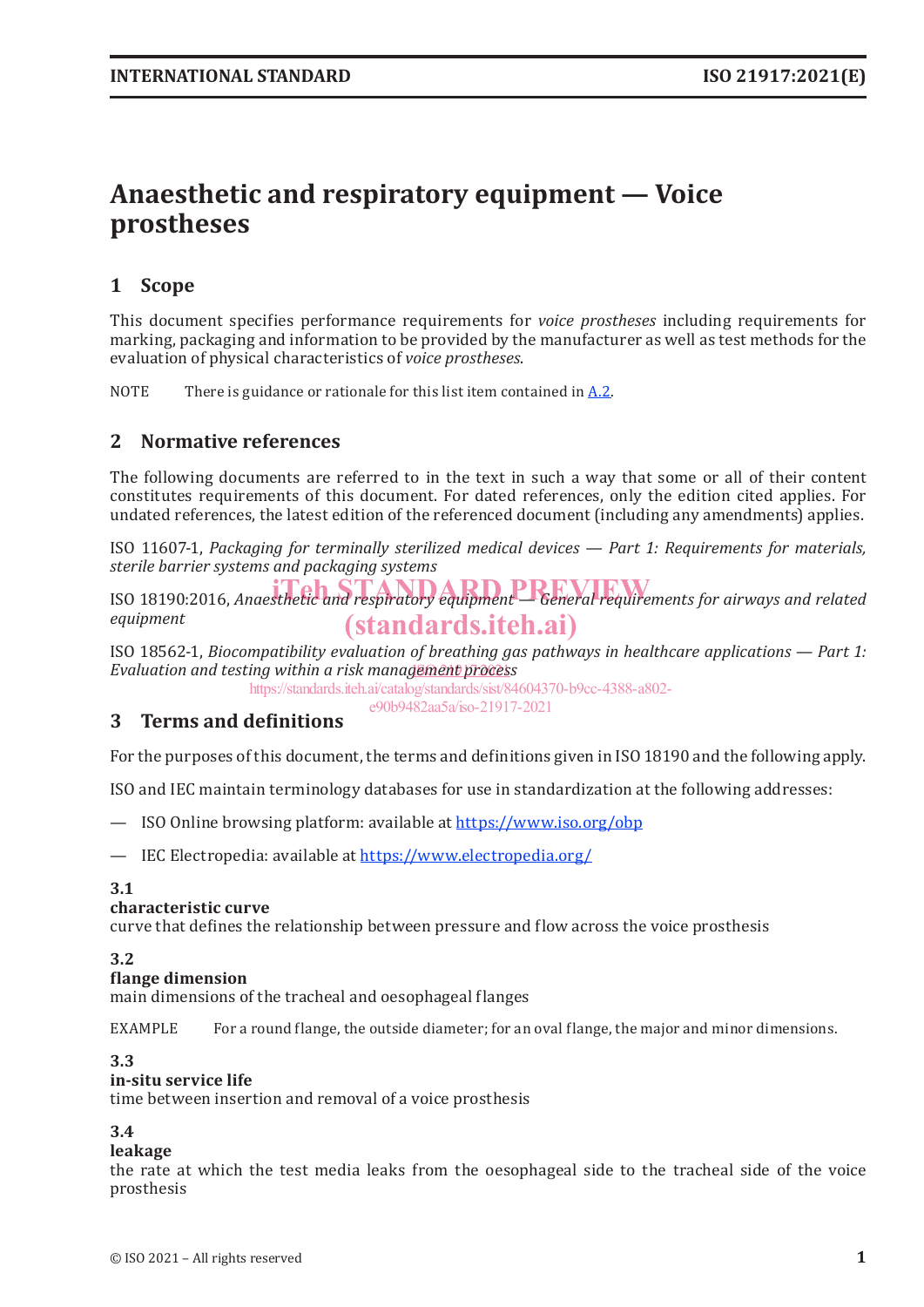#### **3.5**

#### **opening pressure**

minimal pressure that opens the valve

#### **3.6**

#### **outer shaft diameter**

largest outer diameter of the voice prosthesis shaft between the flanges

#### **3.7**

#### **shaft length**

distance between the oesophageal and the tracheal flanges of the voice prosthesis

#### **3.8**

#### **type test**

test on a representative sample of the *voice prosthesis* with the objective of determining if the voice prosthesis as designed and manufactured can meet specified requirements

[SOURCE: IEC 60601-1:2005, 3.135 — modified by replacing "equipment" by "voice prosthesis" and making more generic]

#### **3.9**

#### **voice prosthesis**

medical device, introduced into a tracheoesophageal puncture, that allows expiratory airflow into the oesophagus for tracheoesophageal speech but prevents the leakage of fluids into the airway

Note 1 to entry: See the rationale for Scope contained in A2RD PREVIEW

#### **4 General requirements**

# (standards.iteh.ai)

The requirements of ISO 18190:2016, Clause 4 shall apply.2021

https://standards.iteh.ai/catalog/standards/sist/84604370-b9cc-4388-a802 e90b9482aa5a/iso-21917-2021

#### **5 Materials**

#### **5.1 General**

The requirements of ISO 18190:2016, Clause 5 shall apply.

#### **5.2 Biological safety of gas pathways**

*Voice prostheses* shall be evaluated in accordance with ISO 18562-1.

Check compliance by inspection of the technical file.

#### **6 Design requirements**

#### **6.1 General requirements**

The applicable requirements of ISO 18190:2016, Clause 6 shall apply.

#### **6.2 Valve** *leakage*

The *leakage* through the *voice prosthesis* valve, shall be < 100 ml/min.

Check compliance by the test method given in  $B.3$ .

NOTE There is guidance or rationale for this list item contained in A.3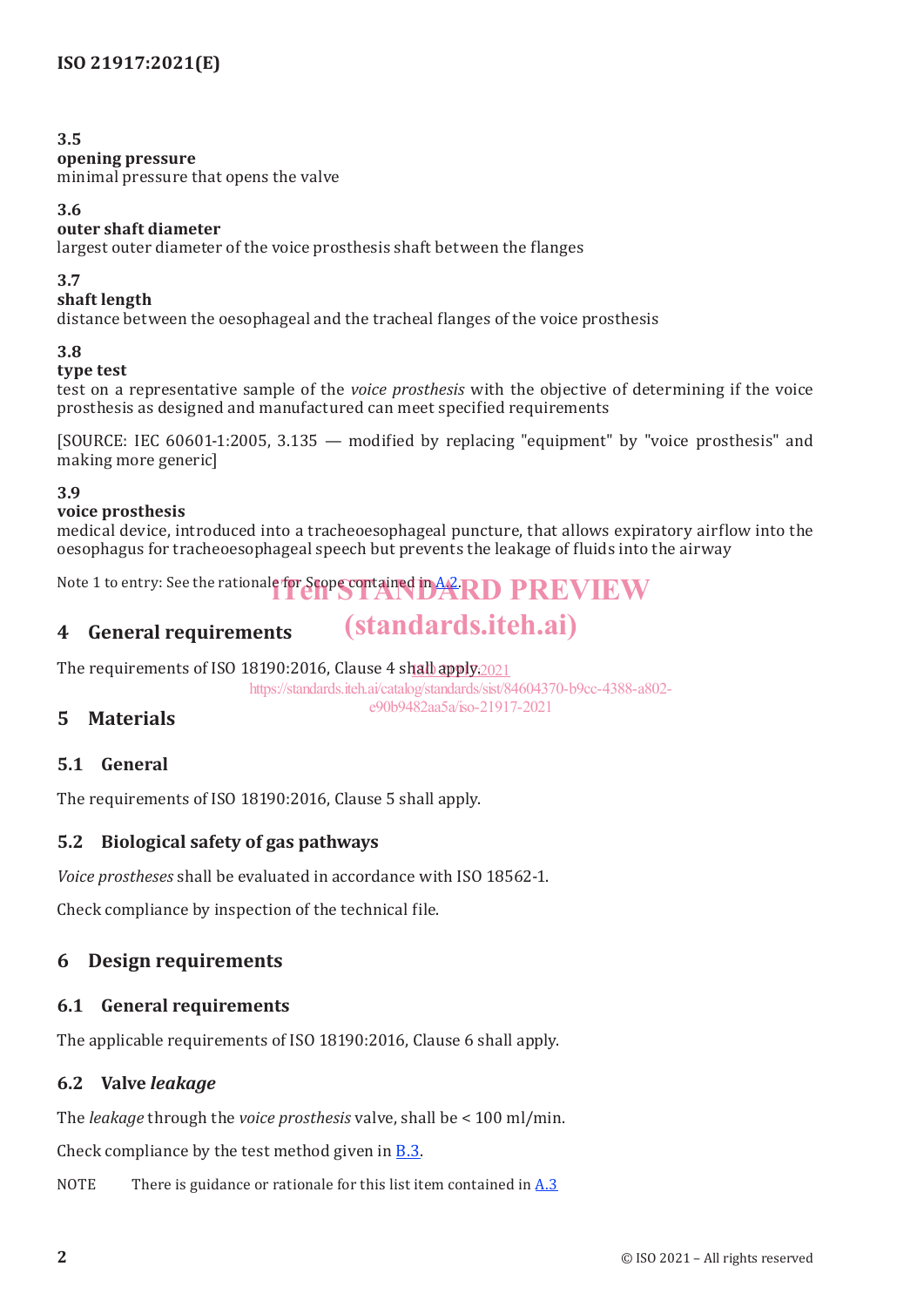#### **6.3 Valve** *opening pressure*

The average valve *opening pressure*, determined using the test method given in B.4, shall be declared by the manufacturer in the instructions for use, [see  $9.2$  g]].

Check compliance by inspection of the instructions for use and the technical file.

NOTE There is guidance or rationale for this list item contained in  $A.4$ .

#### **6.4** *Characteristic curves*

*Characteristic curves* of *voice prostheses*, generated by the test method given in B.5, shall be declared by the manufacturer in the instructions for use, [see 9.2 h)].

Check compliance by inspection of the instructions for use and the technical file.

NOTE There is guidance or rationale for this list item contained in  $A.5$ .

#### **7 Requirements for** *voice prostheses* **supplied sterile**

The requirements of ISO 18190:2016, Clause 7 shall apply.

See also Clause 8.

# 8 Packaging of *voice prostheses* supplied sterile VIEW

Packaging of *voice prostheses* su**pplied sterile shall conform wit**h ISO 11607-1.

#### **9** Information supplied by the manufacturer https://standards.iteh.ai/catalog/standards/sist/84604370-b9cc-4388-a802-

e90b9482aa5a/iso-21917-2021

#### **9.1 General requirements**

The applicable requirements of ISO 18190:2016, Clause 9 shall apply.

#### **9.2 Marking**

**9.2.1** *Voice prostheses* shall be marked with the following:

- a) *shaft length* in mm;
- b) *outer shaft diameter* in mm or circumference in Charrière/French gauge (CH/Fr).

**9.2.2** Individual packs shall be marked with the following:

a) *shaft length* in mm;

- b) *outer shaft diameter* in mm or circumference in Charrière/French gauge (CH/Fr);
- c) type and model of *voice prosthesis*;
- d) tracheal *flange dimension(s)* in mm;
- e) oesophageal *flange dimension*(*s*) in mm, if different from d).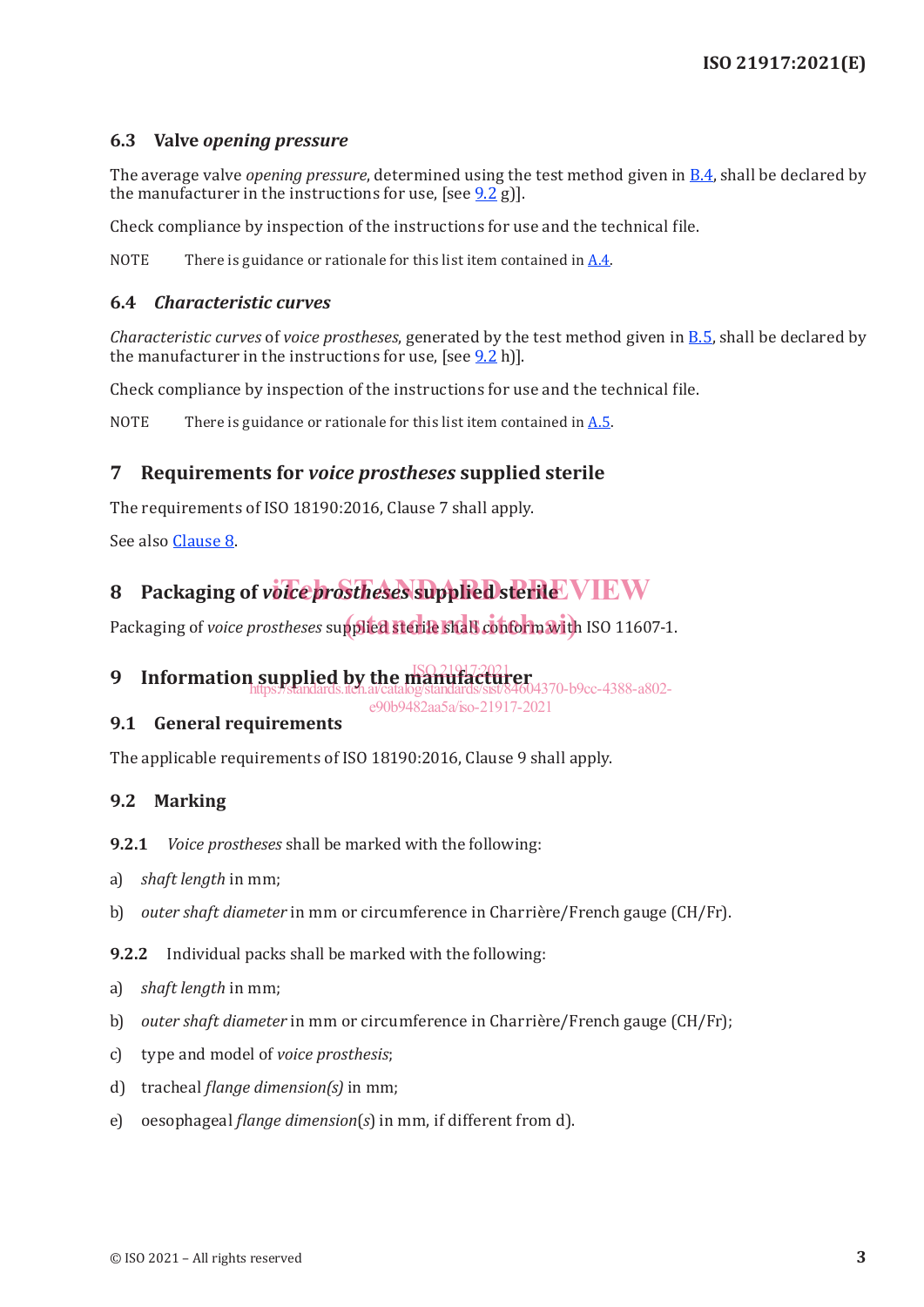#### **9.3 Instructions for use**

The manufacturer shall provide instructions for use that shall contain, in addition to the information specified in  $9.2.1$ , the following:

- a) instructions for the safe removal of the *voice prosthesis* including instructions for cleaning;
- b) the maximum *in-situ lifetime* expressed in days;
- c) information about radiographic identity (see ISO 18190:2016, 6.1.3);
- d) information about the type of valve mechanism;

e.g. flap valve, duck bill valve, ball valve.

- e) if applicable, a warning to the effect that the *voice prosthesis* is non-sterile and for replacement procedure only;
- f) the valve *leakage* rate in ml/min and the media used for the test;
- g) valve *opening pressure* in hPa;
- h) the *characteristic curve*.

Flows should be indicated in l/min. Static pressure differences should be indicated in hPa.

## iTeh STANDARD PREVIEW (standards.iteh.ai)

ISO 21917:2021 https://standards.iteh.ai/catalog/standards/sist/84604370-b9cc-4388-a802 e90b9482aa5a/iso-21917-2021